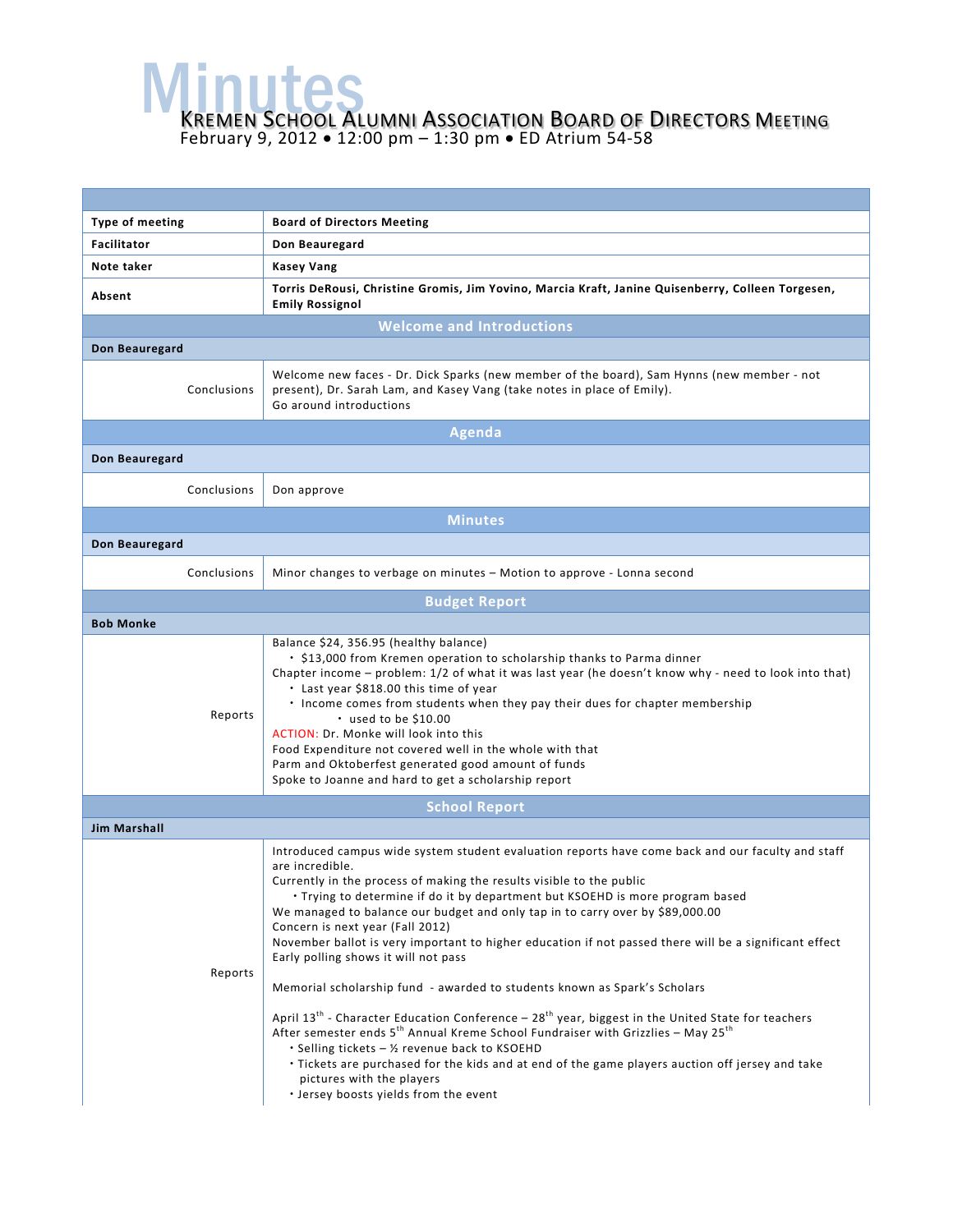**MENUTES**<br>KREMEN SCHOOL ALUMNI ASSOCIATION BOARD OF DIRECTORS MEETING

February 9, 2012 • 12:00 pm – 1:30 pm • ED Atrium 54-58

| <b>Noted Alumni Dinner</b> |                                                                                                                                                                                                                                                                                                                                                                                                                                                                                                                                                                                                                                               |                                                                                                                                                                                                                                                                                                                                                                                                                                                                                                                                                                                                                                                                                                                                                                                                                                                                                                                                                                                                                                                                                                                                                                                                                                                                                                                                                                                                                                               |  |  |  |
|----------------------------|-----------------------------------------------------------------------------------------------------------------------------------------------------------------------------------------------------------------------------------------------------------------------------------------------------------------------------------------------------------------------------------------------------------------------------------------------------------------------------------------------------------------------------------------------------------------------------------------------------------------------------------------------|-----------------------------------------------------------------------------------------------------------------------------------------------------------------------------------------------------------------------------------------------------------------------------------------------------------------------------------------------------------------------------------------------------------------------------------------------------------------------------------------------------------------------------------------------------------------------------------------------------------------------------------------------------------------------------------------------------------------------------------------------------------------------------------------------------------------------------------------------------------------------------------------------------------------------------------------------------------------------------------------------------------------------------------------------------------------------------------------------------------------------------------------------------------------------------------------------------------------------------------------------------------------------------------------------------------------------------------------------------------------------------------------------------------------------------------------------|--|--|--|
| Lonna Torrico              |                                                                                                                                                                                                                                                                                                                                                                                                                                                                                                                                                                                                                                               |                                                                                                                                                                                                                                                                                                                                                                                                                                                                                                                                                                                                                                                                                                                                                                                                                                                                                                                                                                                                                                                                                                                                                                                                                                                                                                                                                                                                                                               |  |  |  |
| Conclusion                 | Honoree: Janet Young, Finian McGinn, Ruben Castillo, Clem Renzi<br>Board needs to be there that night<br>Invitations mailed out today<br>\$40.00 a dinner<br>Social hour moved to 5:00 PM<br>$EECU - donate$ \$5,000<br>FCOE - helped with invitations, etc<br>Board members come to help @ 2PM<br>Same day as all the Deans meet - Jim Marshall will not be present for the dinner<br>Annual brick sale \$75.00 - special one night only<br>Passed out list of names of past honorees and those that have been nominated - add any names<br>Armen met with planning committee at the art museum about Clem Remsy - handed them an invitation |                                                                                                                                                                                                                                                                                                                                                                                                                                                                                                                                                                                                                                                                                                                                                                                                                                                                                                                                                                                                                                                                                                                                                                                                                                                                                                                                                                                                                                               |  |  |  |
|                            |                                                                                                                                                                                                                                                                                                                                                                                                                                                                                                                                                                                                                                               | <b>Committee Reports Beautification, Membership, Scholarship</b>                                                                                                                                                                                                                                                                                                                                                                                                                                                                                                                                                                                                                                                                                                                                                                                                                                                                                                                                                                                                                                                                                                                                                                                                                                                                                                                                                                              |  |  |  |
| Phil, Llyod, Tony          |                                                                                                                                                                                                                                                                                                                                                                                                                                                                                                                                                                                                                                               |                                                                                                                                                                                                                                                                                                                                                                                                                                                                                                                                                                                                                                                                                                                                                                                                                                                                                                                                                                                                                                                                                                                                                                                                                                                                                                                                                                                                                                               |  |  |  |
| Discussion/Conclusion      | Phil<br><b>Beautification</b><br>Tony<br>Scholarship                                                                                                                                                                                                                                                                                                                                                                                                                                                                                                                                                                                          | Bottom floor – Atrium – art work from a school or class to display<br>• Theme based<br>· Between 18x24<br>• Will take up to 24 art work can stay up for about month or longer<br>College students seemed engaged with the art work<br>New benches in front of building<br>Refurbish back benches out by ED 140 \$6,000.00 identical to the ones in the front<br>• proposal – our alumni committee can be a part of maybe collation of people<br>who will buy these benches - good time to strike because prices are reasonable<br>Lonna make motion the proposal and Armen 2 <sup>nd</sup><br>KSEE 24 committed \$500.00 and we never spent<br>Student's are reading the history of KSOEHD<br>Time of year to begin interviews<br>Last year gave 6 scholarship - 4 Jim Marshall totaling \$20,000.00<br>Not sure about this year - have not received amount from endowment<br>• Last year was 5%<br>Shooting for same amount \$2,000.00/student<br>Greg Varela - provide list of students who fit our qualification - screen and<br>Interview<br>Interview begin when scholarship is available towards the end of March/April<br>If apply automatically receive \$500.00 from Alumni Chapter<br>Contact people from last year's committee and continue with interview<br>Top-dog Event (notice from Alumni Chapter) - suggestions of names for event by<br>March 5 <sup>th</sup><br>Do we as a group look at Alumni and submit names? - Armen |  |  |  |
|                            |                                                                                                                                                                                                                                                                                                                                                                                                                                                                                                                                                                                                                                               | <b>Old Business</b>                                                                                                                                                                                                                                                                                                                                                                                                                                                                                                                                                                                                                                                                                                                                                                                                                                                                                                                                                                                                                                                                                                                                                                                                                                                                                                                                                                                                                           |  |  |  |
| Don Beauregard             |                                                                                                                                                                                                                                                                                                                                                                                                                                                                                                                                                                                                                                               |                                                                                                                                                                                                                                                                                                                                                                                                                                                                                                                                                                                                                                                                                                                                                                                                                                                                                                                                                                                                                                                                                                                                                                                                                                                                                                                                                                                                                                               |  |  |  |
| Discussion/Conclusion      | Is there a % we put into the endowment? - Phil<br>As we start new year we look at revenues and be sure to move anything in excess at the beginning of<br>Fall - no percentage but a dollar amount<br>If done at the end of semester (May) or early June<br>ACTION: Next meeting April 12, 2012 make decision on moving the money<br>Dave Gromis update - doing well                                                                                                                                                                                                                                                                           |                                                                                                                                                                                                                                                                                                                                                                                                                                                                                                                                                                                                                                                                                                                                                                                                                                                                                                                                                                                                                                                                                                                                                                                                                                                                                                                                                                                                                                               |  |  |  |
|                            |                                                                                                                                                                                                                                                                                                                                                                                                                                                                                                                                                                                                                                               | <b>New Business</b>                                                                                                                                                                                                                                                                                                                                                                                                                                                                                                                                                                                                                                                                                                                                                                                                                                                                                                                                                                                                                                                                                                                                                                                                                                                                                                                                                                                                                           |  |  |  |
| Don Beauregard             |                                                                                                                                                                                                                                                                                                                                                                                                                                                                                                                                                                                                                                               |                                                                                                                                                                                                                                                                                                                                                                                                                                                                                                                                                                                                                                                                                                                                                                                                                                                                                                                                                                                                                                                                                                                                                                                                                                                                                                                                                                                                                                               |  |  |  |
| Discussion/Conclusion      | Cancel March 8 <sup>th</sup> meeting<br>Recognition of people:<br>Matty Myers book in our library graduated from KSOEHD in 1965<br>Howard Watkin - takes photos at our events<br>Bud Gaston $-1^{st}$ black principal in FUSD<br>Jackie Glazner - ask them to send rep to talk to the group again about alumni assn (mission, objective,<br>and investment strategy, invited Peter to our next meeting and refresh alum assn on how we can<br>support each other.<br>Next meeting agree for Thursday, April 12th<br><b>Upcoming Dates</b>                                                                                                     |                                                                                                                                                                                                                                                                                                                                                                                                                                                                                                                                                                                                                                                                                                                                                                                                                                                                                                                                                                                                                                                                                                                                                                                                                                                                                                                                                                                                                                               |  |  |  |